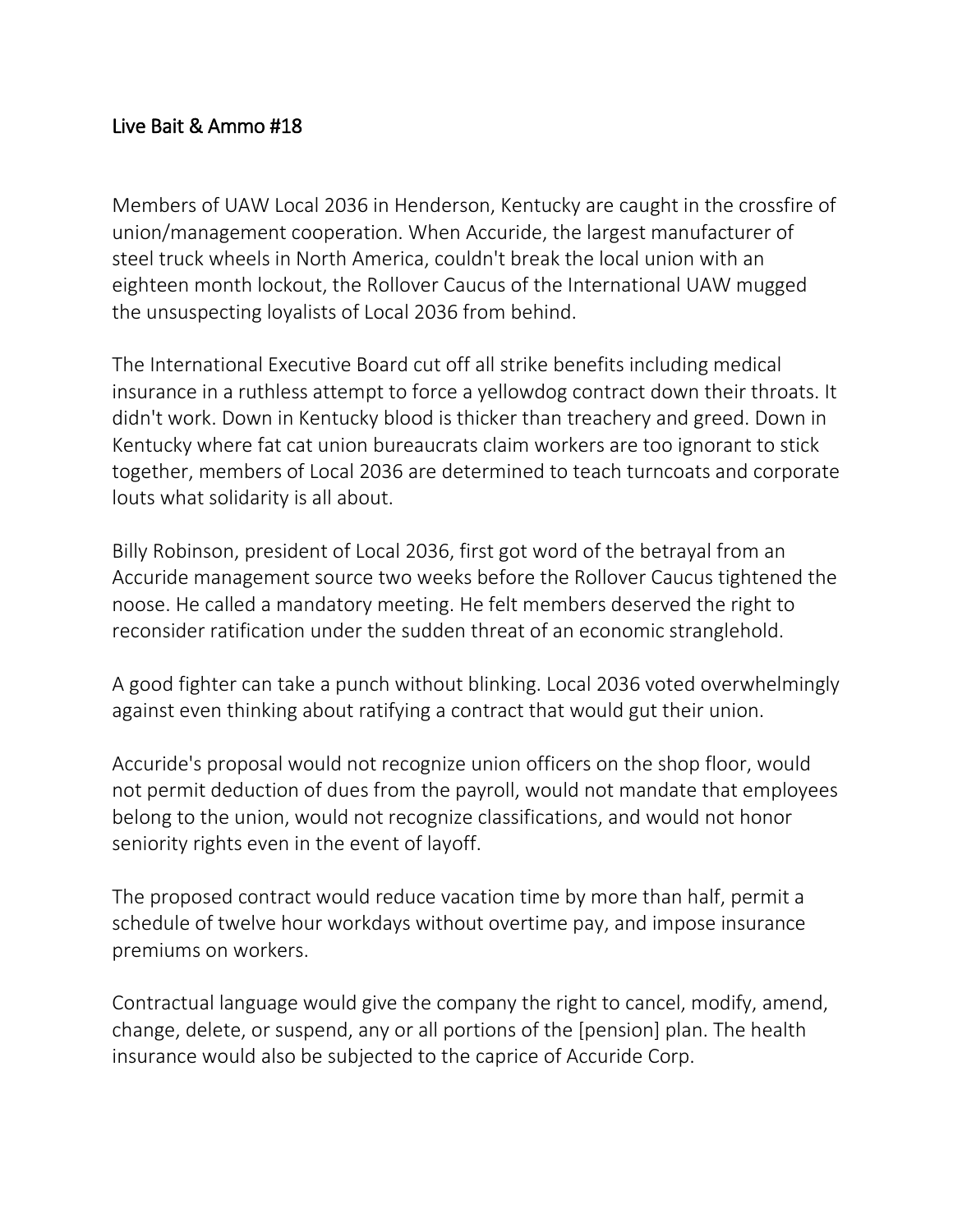Needless to say, subcontracting would be unilateral and unrestricted.

No reason was given for the withdrawal of strike benefits until Local 2036 refused to knuckle under. Now the Rollover Caucus has threatened to place an administrator over the affairs of Local 2036. In other words, impose a dictatorship and teach them how to vote right. The Rollover Caucus contends there's a need to restore democratic procedures, and otherwise enable the Local to adequately service its membership and meet its obligations.

Adding irony to insult, the Rollover Caucus claims that Local 2036 awarded Accuride economic weapons to use against the membership, threatening economic failure, destruction of the Local, and decertification.

How does Yokich and the Rollover Team sleep at night? You can bet your union dues their beds are sumptuously feathered.

As of December 1999, the strike fund stood at \$787,658,079 with only 445 members on strike. That strike fund does not belong to the Rollover Caucus. It belongs to you and me, dues paying union members. The Rollover Caucus has done irreparable harm to union organizing in the South and the reputation of the UAW on the whole.

The betrayal in Kentucky is nothing new. Kowtowing to union busters became fashionable in the '80s. Instead of fighting to refurbish aging plants and reinvest in traditional union towns, the Rollover Caucus accommodated the corporations' quest to dismantle union strongholds and disseminate the workforce.

Bonds were broken. Communities were destroyed. Families were torn apart.

The New UAW as Yokich likes to call it rolled over at Caterpillar, rolled over in Flint, and rolled over on the wholesale outsourcing of Delphi and Visteon.

The New UAW traded parity for profit sharing, and the shorter work week for excessive overtime. In the New UAW work rules dissolve on contact, classifications and lines of demarcation are redrawn to suit the managers, and new hires are deprived of equal pay.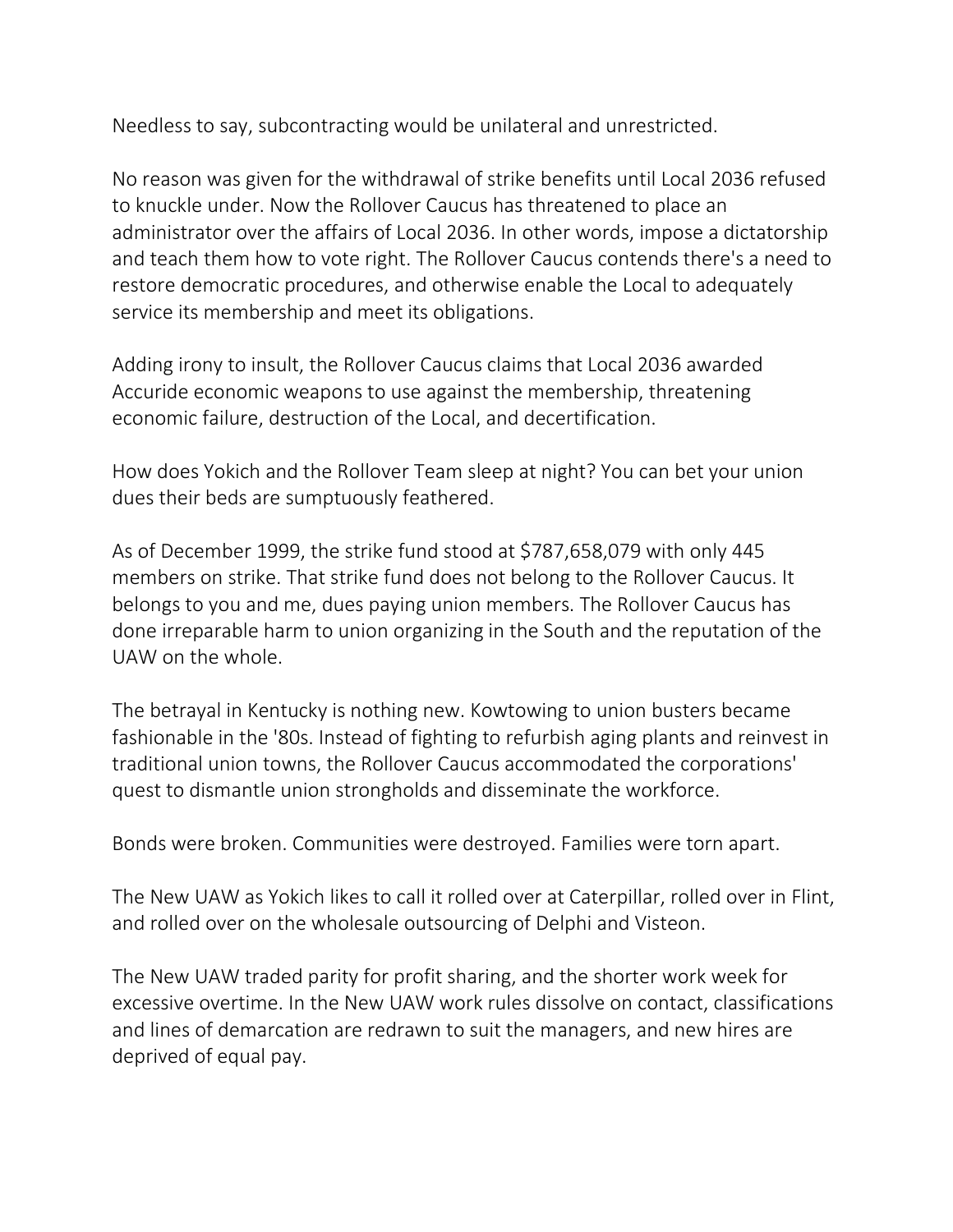The New UAW doesn't fight outsourcing or downsizing, they negotiate the terms. Screw the New UAW. We want the Old UAW.

If the Rollover Caucus is successful in their attempt to help Accuride impose this yellowdog contract, many union members will refuse to return to work and the scabs will take over. At Caterpillar, Yokich set a precedent. He forgave scabs the back dues they owed and placed Local 751 in receivership.

Yokich is a withered vestige of the proud UAW legacy, yet every month his face grinning like a flying squirrel disgraces the pages of Solidarity Magazine.

On May 8, a coalition of labor union activists will demonstrate on the steps of Solidarity House in support of Local 2036.

We have three demands:

1) Reinstate UAW Local 2036 Strike Benefits. Make Solidarity the Top Priority.

2) Confront Anti-Worker Corporations. Stand Up for Workers' Rights Everywhere and Always.

3) Respect the Dignity and Autonomy of Local Unions.

You can send donations to: Henderson Workers Solidarity Fund: c/o Billy Robinson PO Box 248 Sebree, KY 42455

For first hand information you can call Billy at home at 270-835-2111, or at the union hall at 270-826-8237. If you are in the area, visit the union members in Henderson. They are still maintaining a picket.

Billy told his members, I pledge that if you want to continue this fight, I will be in this parking lot until I turn to dust.

Show support by attending the Rally, May 8, from 2:00 - 4:30pm.